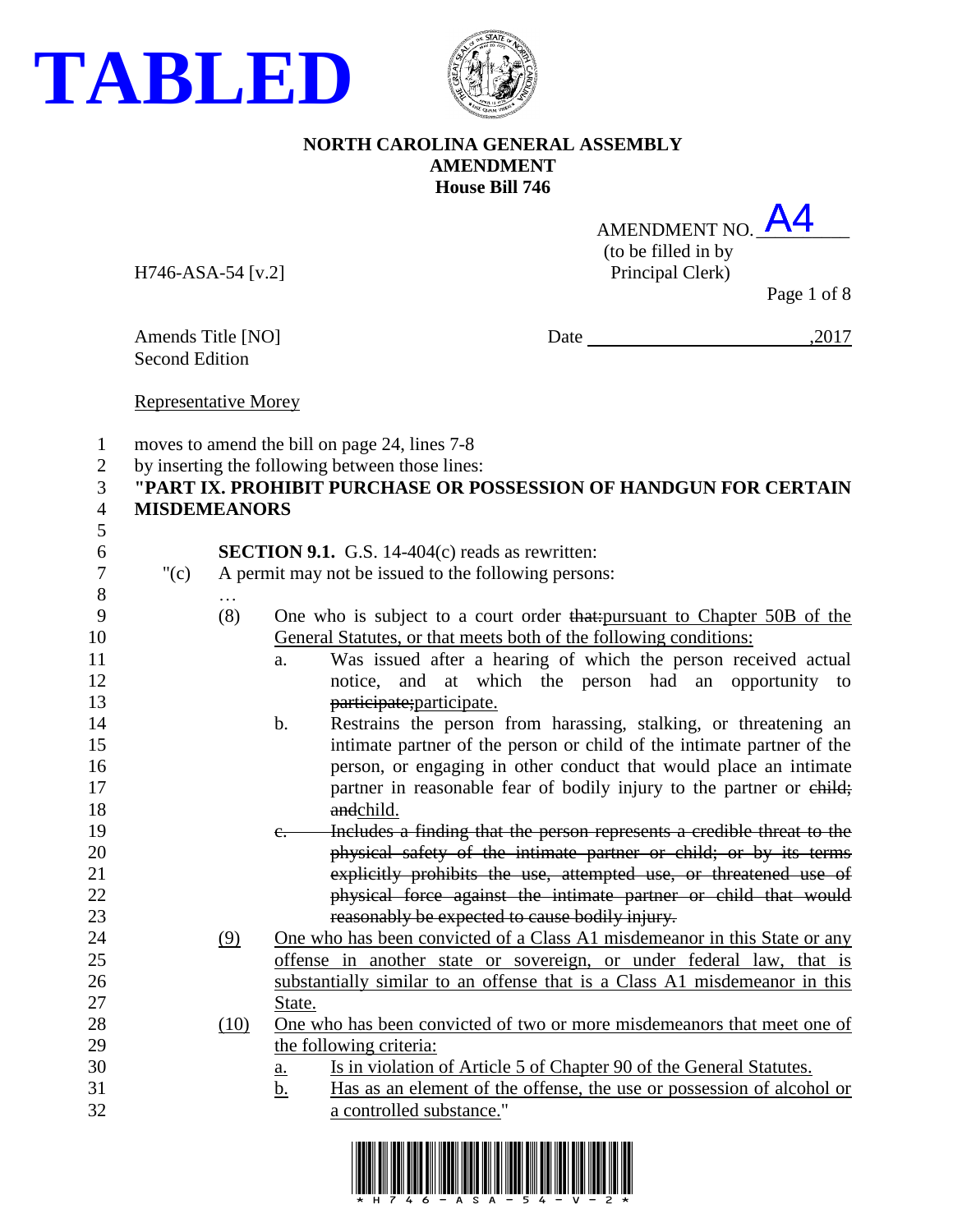

H746-ASA-54 [v.2]

**NORTH CAROLINA GENERAL ASSEMBLY AMENDMENT House Bill 746**

> AMENDMENT NO.  $AA$ (to be filled in by<br>Principal Clerk)

Page 2 of 8

| $\mathbf{1}$        |         |            | <b>SECTION 9.2.</b> G.S. 14-415.12(b) reads as rewritten:                                                                                                    |
|---------------------|---------|------------|--------------------------------------------------------------------------------------------------------------------------------------------------------------|
| $\overline{c}$      | " $(b)$ |            | The sheriff shall deny a permit to an applicant who:                                                                                                         |
| 3                   |         |            |                                                                                                                                                              |
| $\overline{4}$<br>5 |         | (8)        | Except as provided in subdivision (8a), (8b), $\theta$ + (8e)(8c), or (8d) of this<br>section, is or has been adjudicated guilty of or received a prayer for |
| 6                   |         |            | judgment continued or suspended sentence for one or more crimes of                                                                                           |
| $\overline{7}$      |         |            | violence constituting a misdemeanor, including but not limited to, a violation                                                                               |
| 8                   |         |            | of a misdemeanor under Article 8 of Chapter 14 of the General Statutes                                                                                       |
| 9                   |         |            | except for a violation of G.S. 14-33(a), or a violation of a misdemeanor                                                                                     |
| 10                  |         |            | under G.S. 14-226.1, 4-258.1, 14-269.2, 14-269.3, 14-269.4, 14-269.6,                                                                                        |
| 11                  |         |            | 14-277, 14-277.1, 14-277.2, 14-283 except for a violation involving                                                                                          |
| 12                  |         |            | fireworks exempted under G.S. 14-414, 14-288.2, 14-288.4(a)(1), 14-288.6,                                                                                    |
| 13                  |         |            | 14-288.9, former 14-288.12, former 14-288.13, former 14-288.14,                                                                                              |
| 14                  |         |            | $14-415.21(b)$ , or $14-415.26(d)$ within three years prior to the date on which                                                                             |
| 15                  |         |            | the application is submitted.                                                                                                                                |
| 16                  |         | (8a)       | Is or has been adjudicated guilty of or received a prayer for judgment                                                                                       |
| 17                  |         |            | continued or suspended sentence for one or more crimes of violence                                                                                           |
| 18                  |         |            | constituting a Class A1 misdemeanor or a misdemeanor under G.S.                                                                                              |
| 19                  |         |            | $14-33(c)(1)$ , $14-33(c)(2)$ , $14-33(c)(3)$ , $14-33(d)$ , $14-277.3A$ , $14-318.2$ ,                                                                      |
| 20                  |         |            | 14-134.3, 50B-4.1, or former G.S. 14-277.3. G.S. 14-134.3.                                                                                                   |
| 21                  |         | (8b)       | Is prohibited from possessing a firearm pursuant to 18 U.S.C. $\S$ 922(g) as a                                                                               |
| 22                  |         |            | result of a conviction of a misdemeanor crime of domestic violence.                                                                                          |
| 23                  |         | (8c)       | Has been adjudicated guilty of or received a prayer for judgment continued                                                                                   |
| 24                  |         |            | or suspended sentence for one or more crimes involving an assault or a                                                                                       |
| $25\,$              |         |            | threat to assault a law enforcement officer, probation or parole officer,                                                                                    |
| 26                  |         |            | person employed at a State or local detention facility, firefighter, emergency                                                                               |
| 27                  |         |            | medical technician, medical responder, or emergency department personnel.                                                                                    |
| 28                  |         | (8d)       | Has been convicted of two or more misdemeanors that meet one of the                                                                                          |
| 29                  |         |            | following criteria:                                                                                                                                          |
| 30<br>31            |         |            | Is in violation of Article 5 of Chapter 90 of the General Statutes.<br><u>a.</u>                                                                             |
| 32                  |         |            | Has as an element of the offense, the use or possession of alcohol or<br><u>b.</u><br>a controlled substance.                                                |
| 33                  |         | (8e)       | Is currently subject to a court order pursuant to Chapter 50B of the General                                                                                 |
| 34                  |         |            | Statutes, or that meets both of the following conditions:                                                                                                    |
| 35                  |         |            | Was issued after a hearing of which the person received actual<br><u>a.</u>                                                                                  |
| 36                  |         |            | notice, and at which the person had an opportunity to participate.                                                                                           |
| 37                  |         |            | Restrains the person from harassing, stalking, or threatening an<br><u>b.</u>                                                                                |
| 38                  |         |            | intimate partner of the person or child of the intimate partner of the                                                                                       |
| 39                  |         |            | person, or engaging in other conduct that would place an intimate                                                                                            |
| 40                  |         |            | partner in reasonable fear of bodily injury to the partner or child.                                                                                         |
| 41                  |         | $\ldots$ " |                                                                                                                                                              |
| 42                  |         |            | <b>SECTION 9.3.</b> Article 54A of the General Statutes reads as rewritten:                                                                                  |
| 43                  |         |            | "Article 54A.                                                                                                                                                |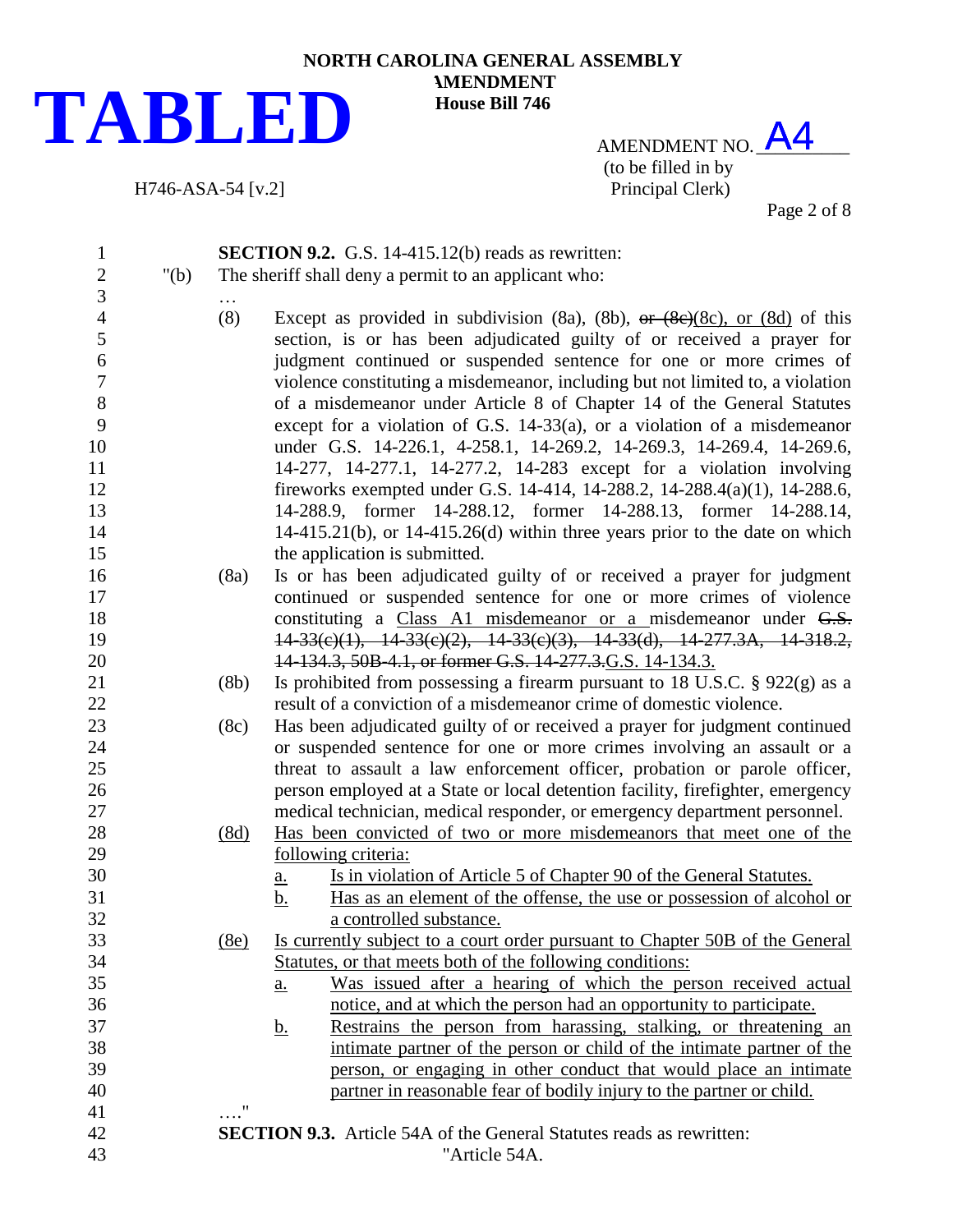

AMENDMENT NO. A4 (to be filled in by

Page 3 of 8

| 1              |            |     | The Felony-Firearms Act.                                                                            |
|----------------|------------|-----|-----------------------------------------------------------------------------------------------------|
| $\mathbf{2}$   |            |     | § 14-415.1. Possession of firearms, etc., by felon-felons and certain misdemeanants                 |
| 3              |            |     | prohibited.                                                                                         |
| $\overline{4}$ | (a)        |     | It shall be unlawful for any person who has been convicted of a felony-felony, or a                 |
| 5              |            |     | prohibiting misdemeanor, to purchase, own, possess, or have in his custody, care, or control        |
| 6              |            |     | any firearm or any weapon of mass death and destruction as defined in G.S. 14-288.8(c). For         |
| $\tau$         |            |     | the purposes of this section, a firearm is (i) any weapon, including a starter gun, which will or   |
| 8              |            |     | is designed to or may readily be converted to expel a projectile by the action of an explosive, or  |
| 9              |            |     | its frame or receiver, or (ii) any firearm muffler or firearm silencer. This section does not apply |
| 10             |            |     | to an antique firearm, as defined in G.S. 14-409.11.                                                |
| 11             |            |     | Every person violating the provisions of this section shall be punished as a Class G felon.         |
| 12             | (b)        |     | Prior <u>felony</u> convictions which cause disentitlement under this section shall only            |
| 13             | include:   |     |                                                                                                     |
| 14<br>15       |            | (1) | Felony convictions in North Carolina that occur before, on, or after<br>December 1, 1995; and       |
| 16             |            | (2) | Repealed by Session Laws 1995, c. 487, s. 3, effective December 1, 1995.                            |
| 17             |            | (3) | Violations of criminal laws of other states or of the United States that occur                      |
| 18             |            |     | before, on, or after December 1, 1995, and that are substantially similar to                        |
| 19             |            |     | the crimes covered in subdivision (1) which are punishable where committed                          |
| 20             |            |     | by imprisonment for a term exceeding one year.                                                      |
| 21             | (b1)       |     | For purposes of this section, the term "prohibiting misdemeanor" means one of the                   |
| 22             | following: |     |                                                                                                     |
| 23             |            | (1) | A Class A1 misdemeanor in this State or any offense in another state or                             |
| 24             |            |     | sovereign, or under federal law, that is substantially similar to an offense that                   |
| 25             |            |     | is a Class A1 misdemeanor in this State.                                                            |
| 26             |            | (2) | Conviction of of two or more misdemeanors that meet one of the following                            |
| 27             |            |     | criteria:                                                                                           |
| 28             |            |     | Is in violation of Article 5 of Chapter 90 of the General Statutes.<br>а.                           |
| 29             |            |     | Has as an element of the offense, the use or possession of alcohol or<br>b.                         |
| 30             |            |     | a controlled substance.                                                                             |
| 31             | (b2)       |     | When a person is charged under this section, records of prior convictions of any                    |
| 32             |            |     | offense, whether in the courts of this State, or in the courts of any other state or of the United  |
| 33             |            |     | States, shall be admissible in evidence for the purpose of proving a violation of this section.     |
| 34             |            |     | The For purposes of felony convictions, the term "conviction" is defined as a final judgment in     |
| 35             |            |     | any case in which felony punishment, or imprisonment for a term exceeding one year, as the          |
| 36             |            |     | case may be, is authorized, without regard to the plea entered or to the sentence imposed. A        |
| 37             |            |     | judgment of a conviction of the defendant or a plea of guilty by the defendant to such an           |
| 38             |            |     | offense certified to a superior court of this State from the custodian of records of any state or   |
| 39             |            |     | federal court shall be prima facie evidence of the facts so certified.                              |

 (c) The indictment charging the defendant under the terms of this section shall be separate from any indictment charging him with other offenses related to or giving rise to a charge under this section. An indictment which charges the person with violation of this section must set forth the date that the prior offense was committed, the type of offense and the penalty

H746-ASA-54 [v.2] Principal Clerk)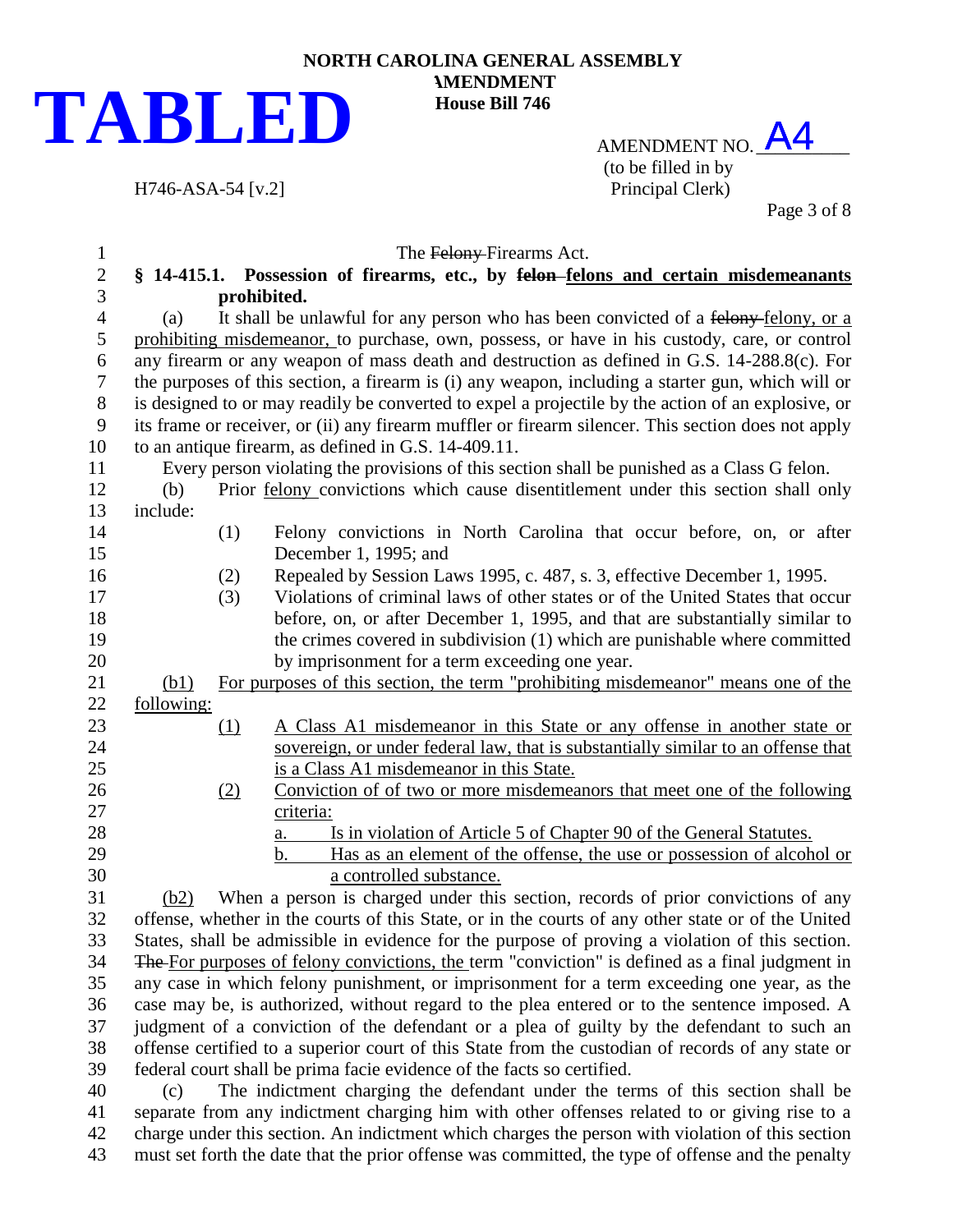

 $H746-ASA-54$  [v.2]

## **NORTH CAROLINA GENERAL ASSEMBLY AMENDMENT House Bill 746**

AMENDMENT NO. A4 (to be filled in by<br>Principal Clerk)

Page 4 of 8

| 1              | therefor, and the date that the defendant was convicted or plead guilty to such offense, the       |
|----------------|----------------------------------------------------------------------------------------------------|
| $\overline{c}$ | identity of the court in which the conviction or plea of guilty took place and the verdict and     |
| 3              | judgment rendered therein.                                                                         |
| $\overline{4}$ | This section does not apply to a person who, pursuant to the law of the jurisdiction<br>(d)        |
| 5              | in which the conviction occurred, has been pardoned or has had his or her firearms rights          |
| 6              | restored if such restoration of rights could also be granted under North Carolina law.             |
| $\tau$         | This section does not apply and there is no disentitlement under this section if the<br>(e)        |
| 8              | felony conviction is a violation under the laws of North Carolina, another state, or the United    |
| 9              | States that pertains to antitrust violations, unfair trade practices, or restraints of trade.      |
| 10             | § 14-415.1A. Possession of firearms by persons subject to domestic violence protective             |
| 11             | order prohibited.                                                                                  |
| 12             | (a) It shall be unlawful for any person to purchase, own, possess, or have in his custody,         |
| 13             | care, or control any firearm or any weapon of mass death and destruction as defined in G.S.        |
| 14             | 14-288.8(c) if the person is currently subject to a court order pursuant to Chapter 50B of the     |
| 15             | General Statutes, or an order that that meets both of the following conditions:                    |
| 16             | Was issued after a hearing of which the person received actual notice, and at<br>(1)               |
| 17             | which the person had an opportunity to participate.                                                |
| 18             | Restrains the person from harassing, stalking, or threatening an intimate<br>(2)                   |
| 19             | partner of the person or child of the intimate partner of the person, or                           |
| 20             | engaging in other conduct that would place an intimate partner in reasonable                       |
| 21             | fear of bodily injury to the partner or child.                                                     |
| 22             | For the purposes of this section, a firearm is (i) any weapon, including a starter gun, which      |
| 23             | will or is designed to or may readily be converted to expel a projectile by the action of an       |
| 24             | explosive, or its frame or receiver, or (ii) any firearm muffler or firearm silencer. This section |
| 25             | does not apply to an antique firearm, as defined in G.S. 14-409.11.                                |
| 26             | Every person violating the provisions of this section shall be punished as a Class G felon.        |
| 27             | (b) Any person subject to this section shall be automatically relieved of the prohibitions of      |
| 28             | this section upon the expiration or removal of the order.                                          |
| 29             | § 14-415.2: Repealed by Session Laws 1975, c. 870, s. 3.                                           |
| 30             | § 14-415.3. Possession of a firearm or weapon of mass destruction by persons acquitted of          |
| 31             | certain crimes by reason of insanity or persons determined to be incapable to                      |
| 32             | proceed prohibited.                                                                                |
| 33             | (a) It is unlawful for the following persons to purchase, own, possess, or have in the             |
| 34             | person's custody, care, or control, any firearm or any weapon of mass death and destruction as     |
| 35             | defined by G.S. $14-288.8(c)$ :                                                                    |
| 36             | A person who has been acquitted by reason of insanity of any crime set out<br>(1)                  |
| 37             | in G.S. 14-415.1(b) or (b1), or any violation of G.S. 14-33(b)(1),                                 |
| 38             | $14-33(b)(8)$ , or $14-34$ .                                                                       |
| 39             | A person who has been determined to lack capacity to proceed as provided<br>(2)                    |
| 40             | in G.S. 15A-1002 for any crime set out in G.S. $14-415.1(b)$ or any violation                      |
| 41             | of G.S. $14-33(b)(1)$ , $14-33(b)(8)$ , or $14-34$ .                                               |
|                |                                                                                                    |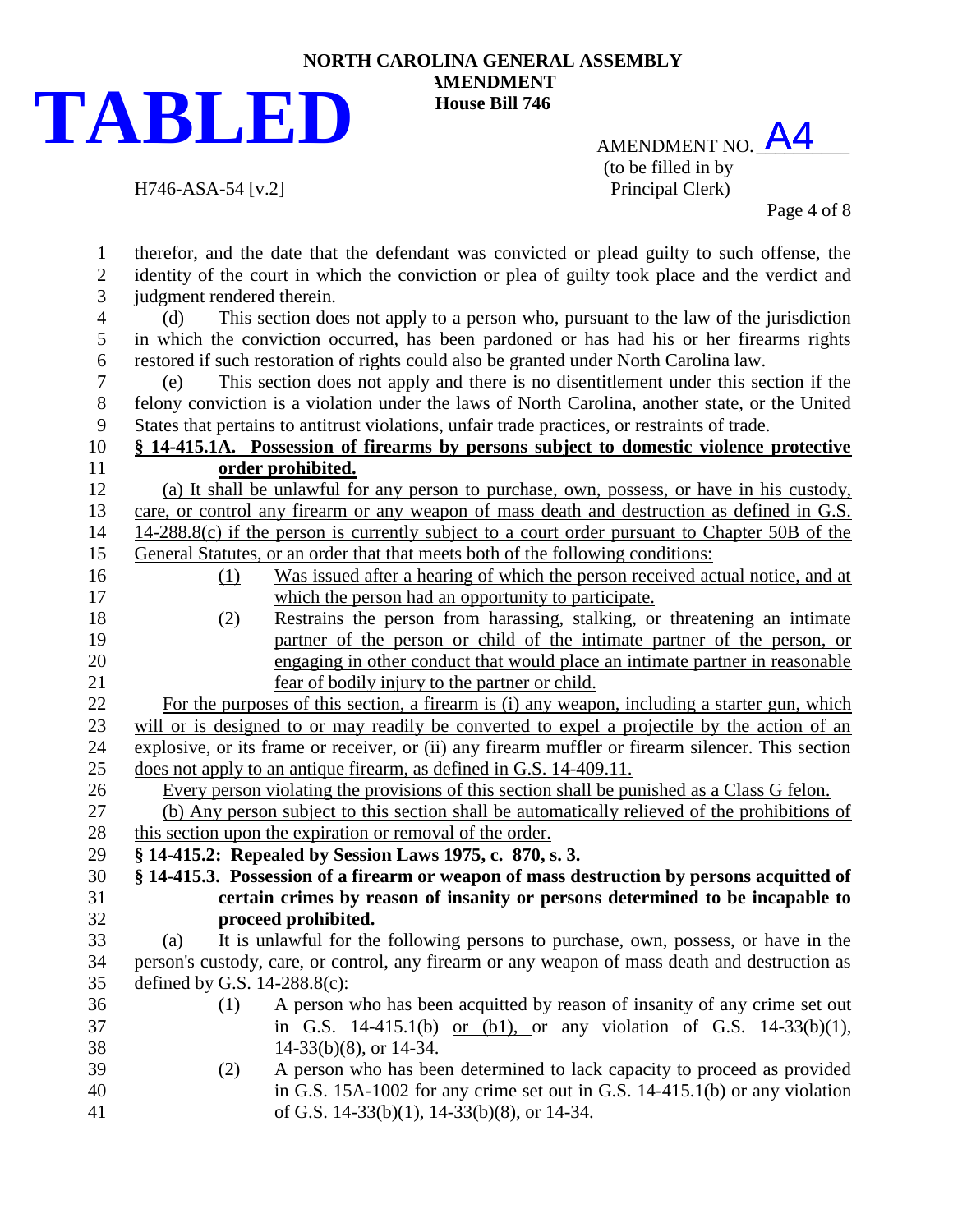

AMENDMENT NO. A4 (to be filled in by H746-ASA-54 [v.2] Principal Clerk)

Page 5 of 8

 (b) A violation of this section is a Class H felony. Any firearm or weapon of mass death and destruction lawfully seized for a violation of this section shall be forfeited to the State and disposed of as provided in G.S. 15-11.1. (c) The provisions of this section shall not apply to a person whose rights have been restored pursuant to G.S. 14-409.42 **§ 14-415.4. Restoration of firearms rights.** (a) Definitions. – The following definitions apply in this section: (1) Firearms rights. – The legal right in this State of a person to purchase, own, possess, or have in the person's custody, care, or control any firearm or any weapon of mass death and destruction as those terms are defined in G.S. 11 14-415.1 and G.S. 14-288.8(c). (2) Nonviolent felony. – The term nonviolent felony does not include any felony that is a Class A, Class B1, or Class B2 felony. Also, the term nonviolent felony does not include any Class C through Class I felony that is one of the following: a. An offense that includes assault as an essential element of the offense. b. An offense that includes the possession or use of a firearm or other deadly weapon as an essential or nonessential element of the offense, or the offender was in possession of a firearm or other deadly weapon at the time of the commission of the offense. c. An offense for which the offender was armed with or used a firearm or other deadly weapon. d. An offense for which the offender must register under Article 27A of Chapter 14 of the General Statutes. (b) Purpose. – It is the purpose of this section to establish a procedure that allows a 27 North Carolina resident who was convicted of a single nonviolent felony-felony, or any prohibiting misdemeanor, and whose citizenship rights have been restored pursuant to Chapter 13 of the General Statutes to petition the court to remove the petitioner's disentitlement under G.S. 14-415.1 and to restore the person's firearms rights in this State. If the single nonviolent felony or prohibiting misdemeanor conviction was an out-of-state conviction or a federal conviction, then the North Carolina resident shall show proof of the restoration of his or her civil rights and the right to possess a firearm in the jurisdiction where the conviction occurred. Restoration of a person's firearms rights under this section means that the person may purchase, own, possess, or have in the person's custody, care, or control any firearm or any weapon of mass death and destruction as those terms are defined in G.S. 14-415.1 and G.S. 14-288.8(c) without being in violation of G.S. 14-415.1, if otherwise qualified. (c) Petition for Restoration of Firearms Rights. – A person who was convicted of a nonviolent felony or prohibiting misdemeanor in North Carolina but whose civil rights have been restored pursuant to Chapter 13 of the General Statutes for a period of at least 20 years may petition the district court in the district where the person resides to restore the person's

firearms rights pursuant to this section. A person who was convicted of a nonviolent felony or

prohibiting misdemeanor in a jurisdiction other than North Carolina may petition the district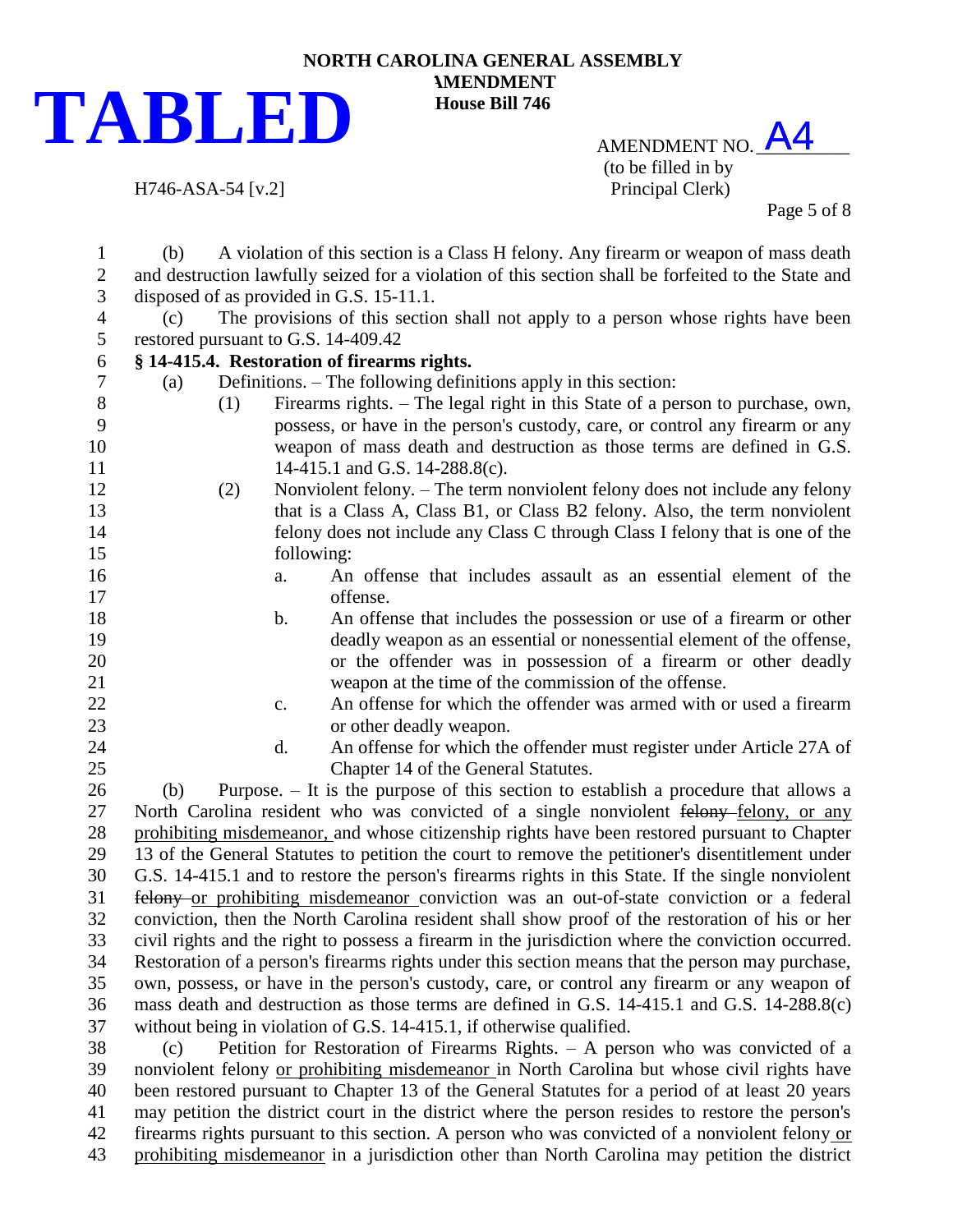

AMENDMENT NO. A4 (to be filled in by

H746-ASA-54 [v.2] Principal Clerk)

Page 6 of 8

 court in the district where the person resides to restore the person's firearms rights pursuant to this section only if the person's civil rights, including the right to possess a firearm, have been restored, pursuant to the law of the jurisdiction where the conviction occurred, for a period of at least 20 years. The court may restore a petitioner's firearms rights after a hearing in court if the court determines that the petitioner meets the criteria set out in this section and is not otherwise disqualified to have that right restored.

 (d) Criteria. – The court may grant a petition to restore a person's firearms rights under this section if the petitioner satisfies all of the following criteria and is not otherwise disqualified to have that right restored:

- 
- (1) The petitioner is a resident of North Carolina and has been a resident of the State for one year or longer immediately preceding the filing of the petition.
- (2) The petitioner has only one felony conviction and that conviction is for a **nonviolent** felony, or the petitioner has only prohibiting misdemeanors. For purposes of this subdivision, multiple felony convictions arising out of the same event and consolidated for sentencing shall count as one felony only.
- (3) The petitioner's rights of citizenship have been restored pursuant to Chapter 13 of the General Statutes or, if the conviction was in a jurisdiction other than North Carolina, have been restored, pursuant to the laws of the 20 iurisdiction where the conviction occurred, for a period of at least 20 years before the date of the filing of the petition.
- (4) The petitioner has not been convicted under the laws of the United States, the laws of this State, or the laws of any other state of any misdemeanor as described in subdivision (6) of subsection (e) of this section since the conviction of the nonviolent felony.
- (5) The petitioner submits his or her fingerprints to the sheriff of the county in which the petitioner resides for a criminal background check pursuant to 28 G.S. 143B-959.
- (6) The petitioner is not disqualified under subsection (e) of this section.

 (e) Disqualifiers Requiring Denial of Petition. – The court shall deny the petition to restore the firearms rights of any petitioner if the court finds any of the following:

- (1) The petitioner is ineligible to purchase, own, possess, or have in the person's custody, care, or control a firearm under the provisions of any law in North Carolina other than G.S. 14-415.1.
- (2) The petitioner is under indictment for a felony or a finding of probable cause exists against the petitioner for a felony.
- (3) The petitioner is a fugitive from justice.
- (4) The petitioner is an unlawful user of, or addicted to, marijuana, alcohol, or any depressant, stimulant, or narcotic drug, or any other controlled substance as defined in 21 U.S.C. § 802.
- (5) The petitioner is or has been dishonorably discharged from the Armed Forces of the United States.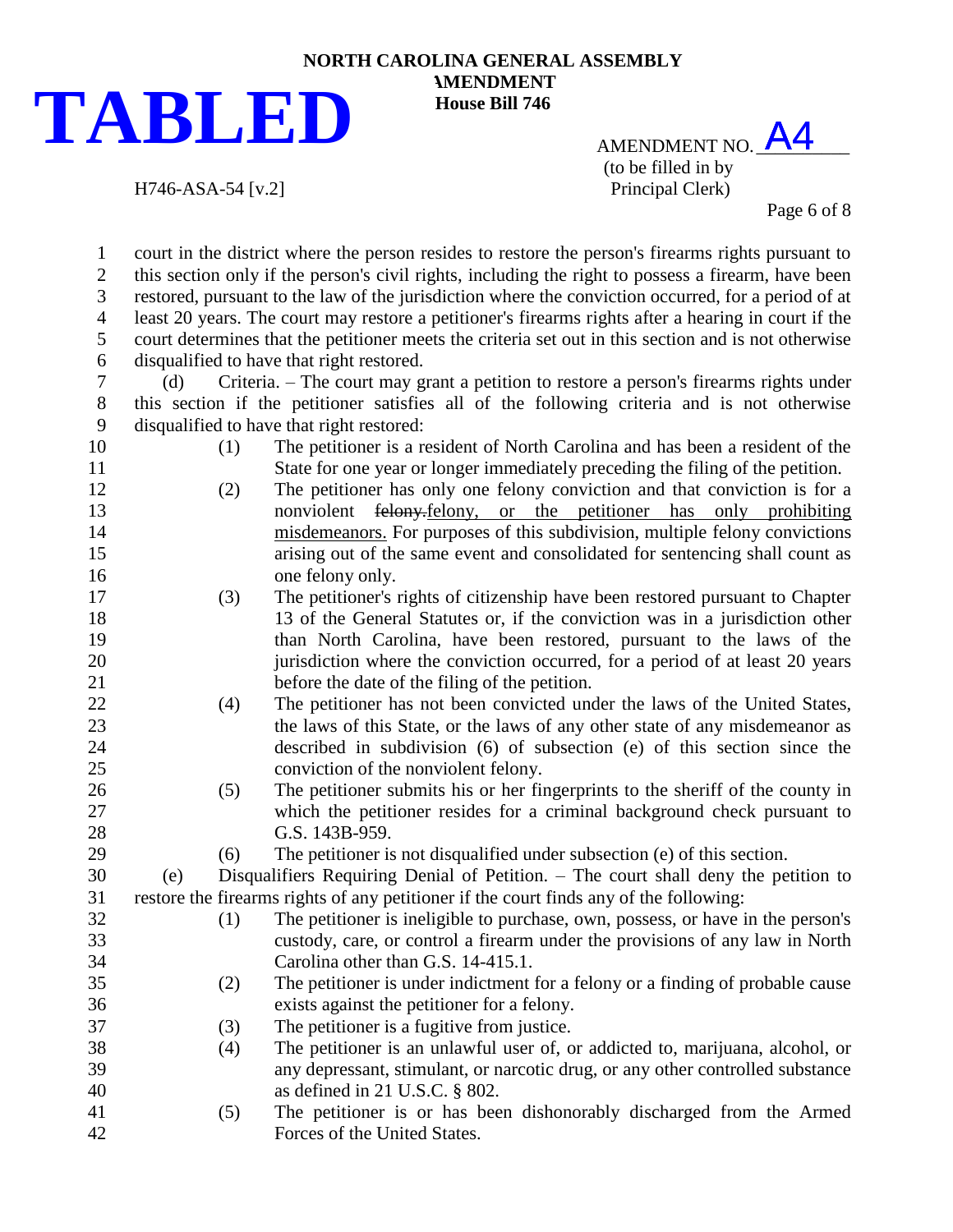

AMENDMENT NO. A4 (to be filled in by H746-ASA-54 [v.2] Principal Clerk)

Page 7 of 8

- (6) The petitioner is or has been adjudicated guilty of or received a prayer for 2 judgment continued or suspended sentence for one or more crimes of violence constituting a misdemeanor, including a misdemeanor under Article 8 of Chapter 14 of the General Statutes, or a misdemeanor under G.S. 14-225.2, 14-226.1, 14-258.1, 14-269.2, 14-269.3, 14-269.4, 14-269.6, 14-276.1, 14-277, 14-277.1, 14-277.2, 14-277.3, 14-281.1, 14-283, 14-288.2, 14-288.4(a)(1) or (2), 14-288.6, 14-288.9, former 14-288.12, former 14-288.13, former 14-288.14, 14-288.20A, 14-318.2, 14-415.21(b), or 14-415.26(d), or a substantially similar out-of-state or federal offense. (7) The petitioner has had entry of a prayer for judgment continued for a felony, 11 in addition to the nonviolent felony conviction. (8) The petitioner is free on bond or personal recognizance pending trial, appeal, or sentencing for a crime which would prohibit the person from having his or her firearms rights restored under this section. (9) An emergency order, ex parte order, or protective order has been issued pursuant to Chapter 50B of the General Statutes or a similar out-of-state or federal order has been issued against the petitioner and the court order issued 18 is still in effect. (10) A civil no-contact order has been issued pursuant to Chapter 50C of the General Statutes or a similar out-of-state or federal order has been issued against the petitioner and the court order issued is still in effect. (f) Notice of Hearing and Hearing Procedure. – The clerk of court shall provide notice of the hearing to the district attorney in the district in which the petition is filed at least four weeks before the hearing on the matter. The petitioner may present evidence in support of the petition, and the district attorney may present evidence in opposition to the requested restoration of firearms rights or may otherwise demonstrate the reasons why the petition should be denied. The burden is on the petitioner to establish by a preponderance of the evidence that the petitioner is qualified to receive the restoration under subsection (d) of this section and that the petitioner is not disqualified under subsection (e) of this section. (g) Right to Petition Again Upon Denial of Petition. – If the court denies the petition,
- the person may again petition the court for restoration of his or her firearms rights in accordance with this section one year from the date of the denial of the original petition. However, if the sole basis for the denial of the petition are the grounds set out under G.S. 14-415.4(e)(9) or (10), then the person does not have to wait for one year from the date of denial of the original petition but may petition again upon the expiration of the order.
- (h) Certified Copies of Order Granting Petition to Sheriff, Department of Justice, and National Instant Background Check System Index. – If the court grants the petition to restore the petitioner's firearms rights, the clerk of court shall forward within 10 days of the entry of the order a certified copy of the order to the sheriff of the county in which the petitioner resides, the North Carolina Department of Justice, and the denied person's file of the national instant criminal background check system index.